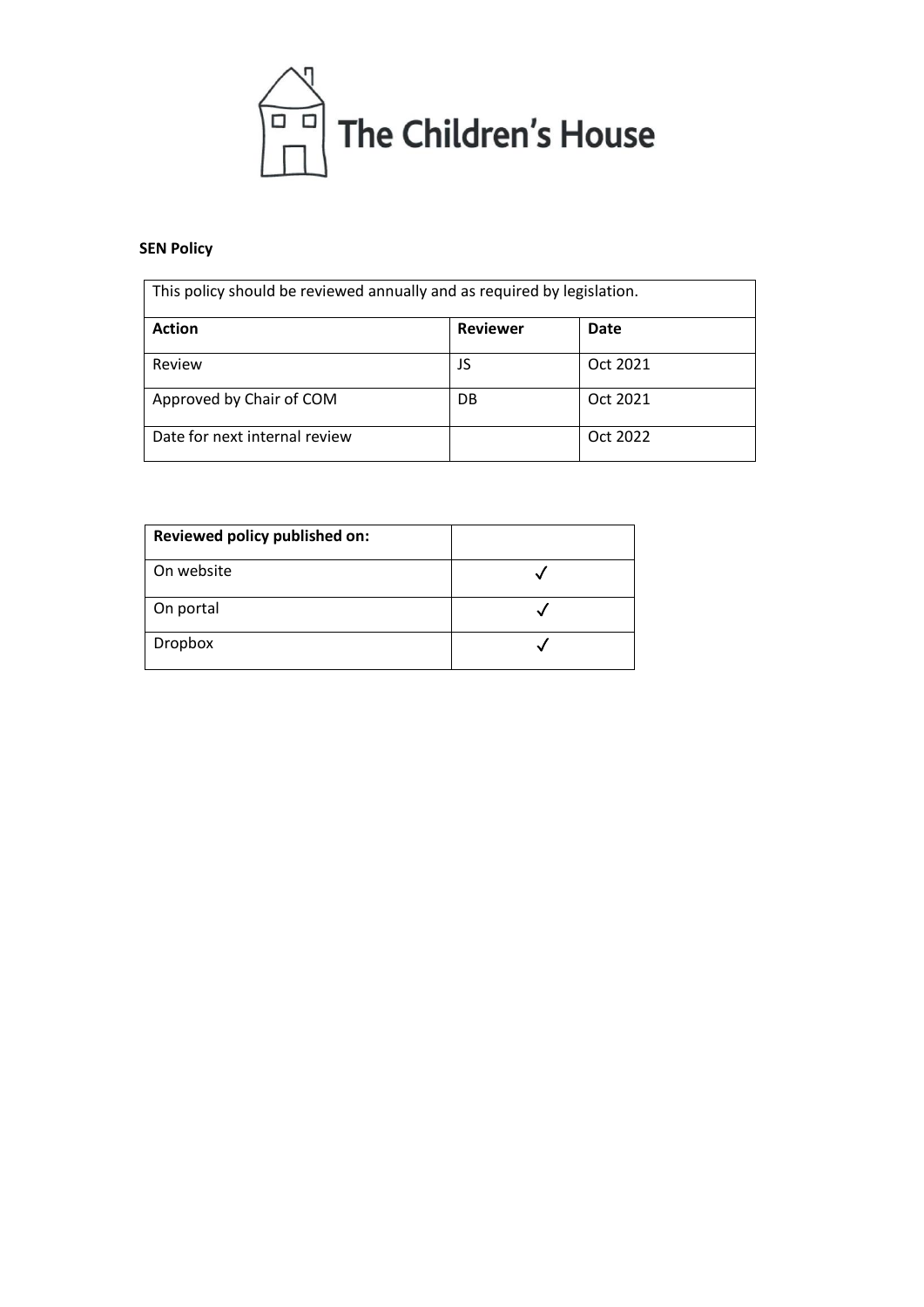

### **SPECIAL EDUCATIONAL NEEDS POLICY**

#### **Aim**

**This Policy is based on the SEND Code of Practice 2014.** 

**The Children's House recognises that children have a range of needs and the School is committed to ensuring that all pupils have their needs met. We provide teaching and learning opportunities, which enable all children to gain access to a broad, balanced and appropriately differentiated curriculum.**

**Our aim is to ensure all children are supported in order that they may work confidently towards reaching their full potential.**

**This Policy describes the principles and procedures within the school for children with special educational needs. At the end of this Policy in Appendix A is our School Information Report to parents which describes how this Policy is implemented.** 

**This Policy and the School Information Report to parents will be reviewed annually.** 

#### **Principles**

- We value all children equally (see Equality Policy)
- We welcome children with special educational needs (SEN) as part of our community and we aim to ensure that all children have an equal opportunity to engage in the curriculum (see Curriculum, Teaching and Learning and Behaviour policies)
- We recognise that we will need to consider the individual needs of children when planning our curriculum.
- We recognise the importance of early identification and intervention for children with special educational needs
- We follow the procedures set out in this policy to ensure that all children's special needs are identified, assessed and the curriculum planned to meet their needs
- In ways which are age appropriate to the young children we have in our school, we will take their views, wishes and feelings into account at all times
- We recognise that parents are the child's first educators and main carers and we will take their views, wishes and feelings into account at all times
- We will work in an effective and positive partnership with the child and child's parents, providing the necessary information and support to ensure they can participate as fully as possible in contributing to the needs assessments and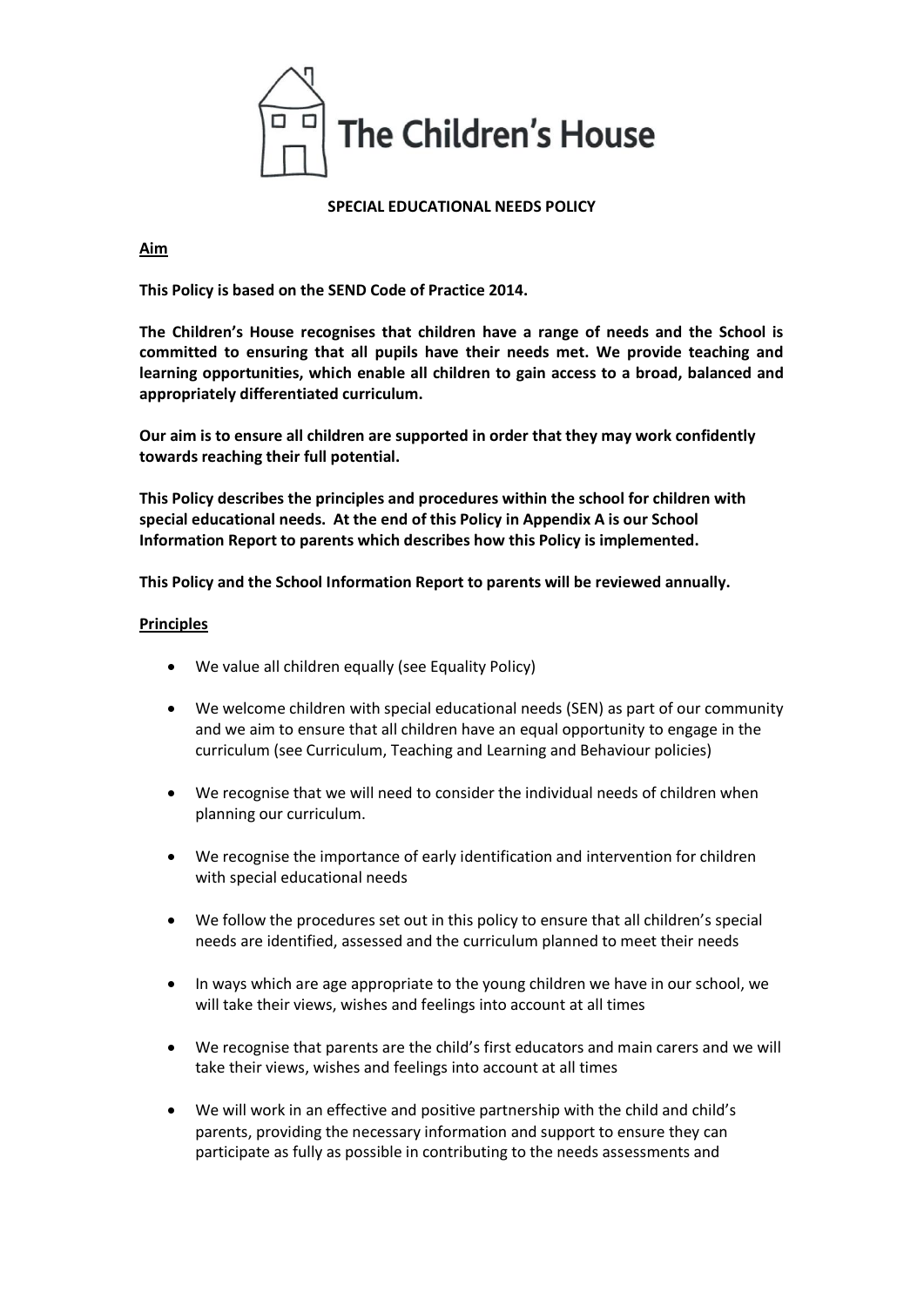

development and review of Education, Health and Care (EHC) plans which lead to the best possible educational and other outcomes and prepare them for adulthood

• We are committed to working with children in a multi-disciplinary approach between education, health and social care services.

# **Definition of Special Educational Needs**

Children have special educational needs if they have a need, which calls for special educational provision to be made for them.

Some special educational needs and disabilities are apparent from birth but other conditions become apparent as the child develops.

Children can be considered to have a special educational need if they:

- make significantly less progress than their peers in one or more areas of the curriculum
- attain at a below average standard (assessed against national expectations) in one or more areas of the curriculum
- demonstrate speech, language and/or communication and interaction difficulties significantly greater than would be expected for a child of their age
- have a sensory and/or physical difficulty which hinders full access to the building and curriculum
- demonstrate social, emotional and mental health difficulties which impact on their wellbeing and ability to learn within the school setting
- have medical needs and special educational needs which require their education to be planned alongside their healthcare plan.

Children for whom English is an additional language and children who are gifted and talented are not deemed to have a special educational need because of this factor (see EAL and More Able Children Policy).

# **The role of the Special Educational Needs Co-ordinator (SENco) is to:**

- Ensures that parents are closely involved throughout the process and that their insights inform action taken by the school
- To discuss concerns about children with class teachers
- To establish an Education and Health Care Plan (EHC) and/or SEN Short term Support Plan for children who have special educational needs
- To maintain and oversee records for children with special educational needs
- To liaise with parents/carers of children with special educational needs (in conference with the Head teacher and class teacher)
- To recommend the involvement of outside agencies where appropriate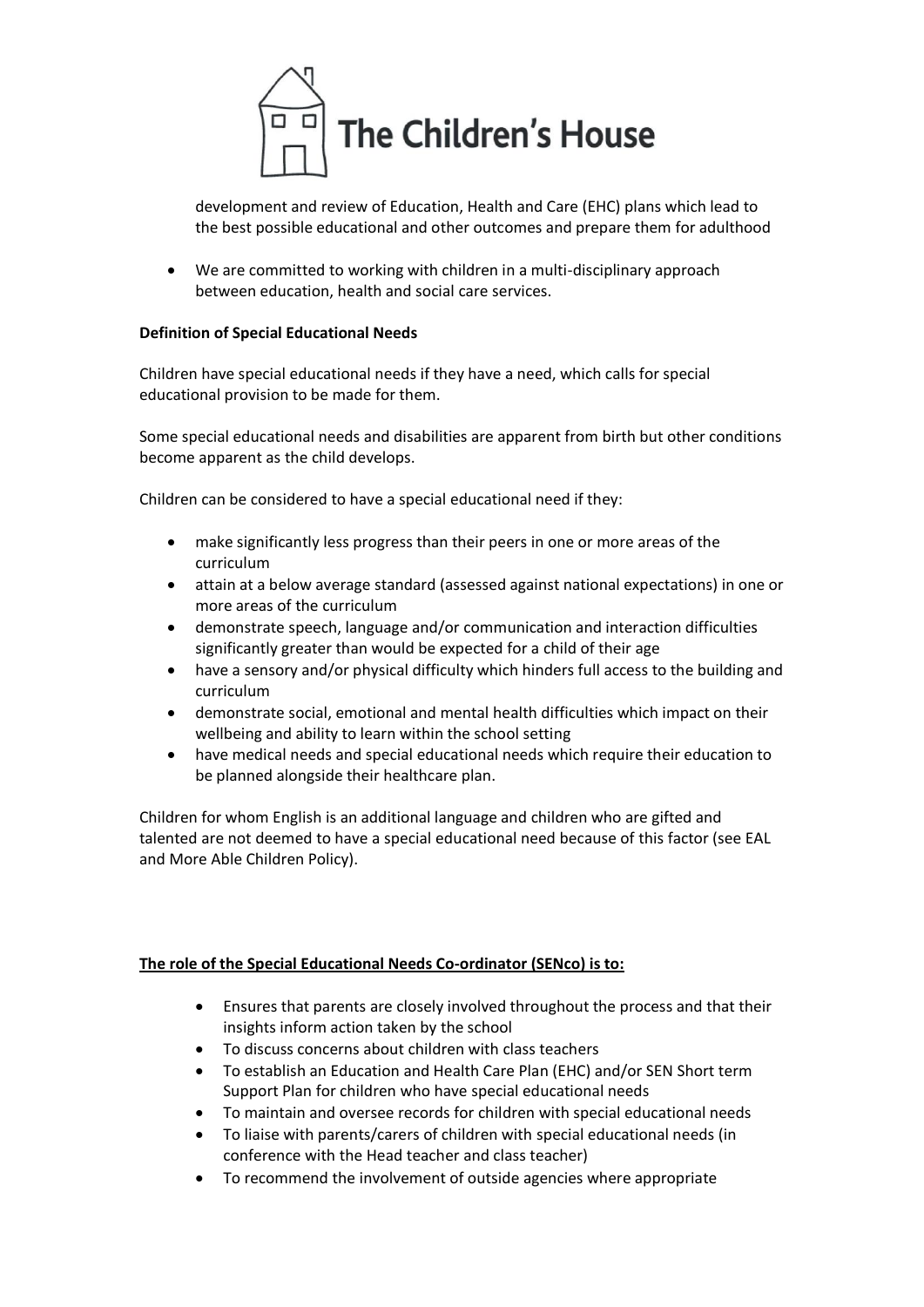

- To support parents in liaising with outside agencies and to make referrals to these agencies.
- To liaise with other staff regarding children with special educational needs
- To support and advise class teachers of children with special educational needs
- To keep up to date with information/training and resources regarding special educational needs and disseminate to staff as appropriate
- To identify training needs for staff

## **ADMISSIONS**

All children are admitted to The Children's House on a waiting list basis only. In cases where a child has an already identified special educational need before starting at the Children's House, the school would require a meeting with parents/carers to discuss the individual needs of the child and the provision laid out in the child's EHC Plan before the child begins attending. The school would also need to liaise with agencies already involved with the child and discuss with the parents how to make the best possible provision. In circumstances where a child has an identified special educational need, disability or known medical condition before admission, it would be necessary to check the particular needs of the child to ensure that the school would be an appropriate setting *(e.g. parents would need to be aware that due to its listed building status, the Nursery is not be a suitable environment for a child using a wheelchair or walking frame*). The school's Admissions Policy states that parents are required to fully disclose information about any known medical condition, disability or learning difficulty affecting their child, in order for the school to make an accurate and comprehensive assessment as to whether the school can provide for all the child's needs.

# **FACILITIES**

The Children's House aims to make provision wherever possible for children who have a physical disability through:

- adapting the environment in order to improve access for our pupils who have a physical disability e.g. placing all resources appropriate for children at their level in order for children to access them easily and independently
- providing nappy changing facilities
- providing child-level showering facility- Nursery
- sloped entrances and ramps Upper School
- making reasonable adjustments to the classrooms to facilitate safe movement for a child with visual impairment and/or physical disabilities
- re-schedule activities to the accessible ground floor hall Upper School

### **RESOURCES**

The school provides a Special Educational Needs Co-ordinator (SENco) for 3 days a week. This member of staff works across the Nursery and the Upper School.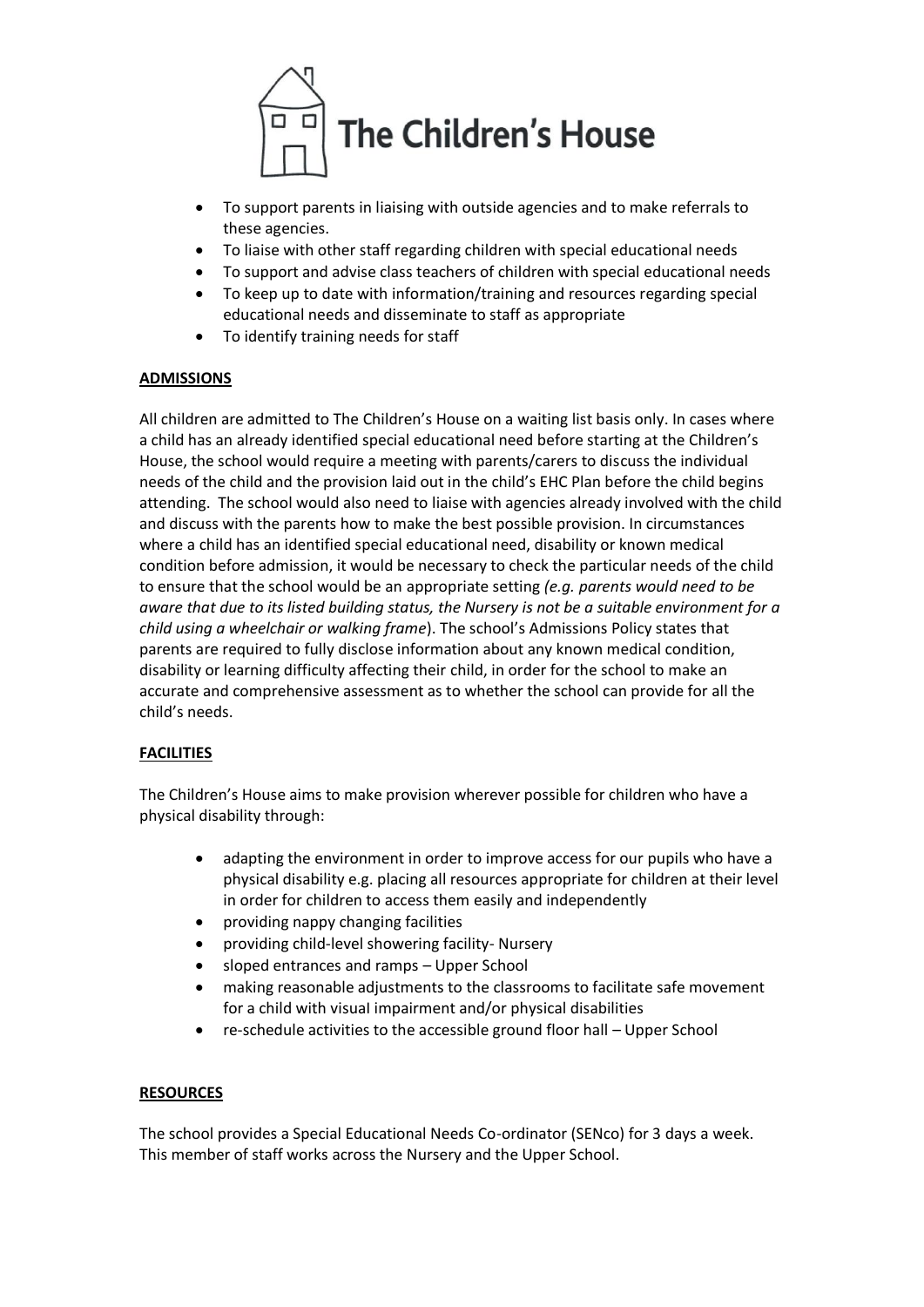

All general special needs resources are funded from the main school budget. The school makes every effort to be aware of the most effective resources and provision available. It achieves this by:

- regular review of children's progress at meetings to discuss each child's ECH/SEN Short term Support Plan
- keeping up to date with the latest resources available
- liaising with outside agencies, other schools and parents.

# **FUNDING FOR ADDITIONAL PROVISION**

If a child has an already identified special educational need at the time of registration or at the time when the child is due to enter the school, and it is clear that s/he will need resources and/or support beyond that described in the paragraph above, parents will be informed that this cost may not be covered within the school fees and they are likely to incur considerable additional costs to support their child's needs. Parents will be encouraged to bear this in mind before accepting a place at the school, as we do not receive an allocation of funding for SEN provision as schools in the maintained sector.

The cost of specialist resources, expertise and personnel (except NHS referrals) must be met by parents of the child requiring this level of support. This may include speech and language assessments and therapy, educational psychology assessments and reports, the purchase of specialised equipment/resources or the employment of additional support staff.

Families who are in need of assistance with fees are eligible to apply for support from the school's bursary scheme. (Refer to the Bursary policy). Where children with special educational needs have a bursary funded place at the Children's House the school would, subject to budgetary constraints, ordinarily expect to meet the reasonable cost of initial assessments by speech and language therapists and/or educational psychologists as well as speech and language therapy. The school is unlikely to be able to fund further provision for children with SEN who are bursary funded beyond speech and language therapy.

# **PROCEDURES FOR IDENTIFICATION, ASSESSMENT AND PROVISION FOR ALL CHILDREN WITH SPECIAL EDUCATIONAL NEEDS**

# **IDENTIFICATION**

Identification of levels of development and need will be made by the child's teacher through observations of play, movement, speech and language, cognitive development and interaction with children and adults. Observations will be recorded and used to inform carefully differentiated planning.

Where a teacher has a concern about a child s/he will complete the school's Child Concern Form and discuss it with the SENco.

If a child's progress continues to be a concern, the class teacher and SENco will consult with parents to discuss their concern in consultation with the Head teacher.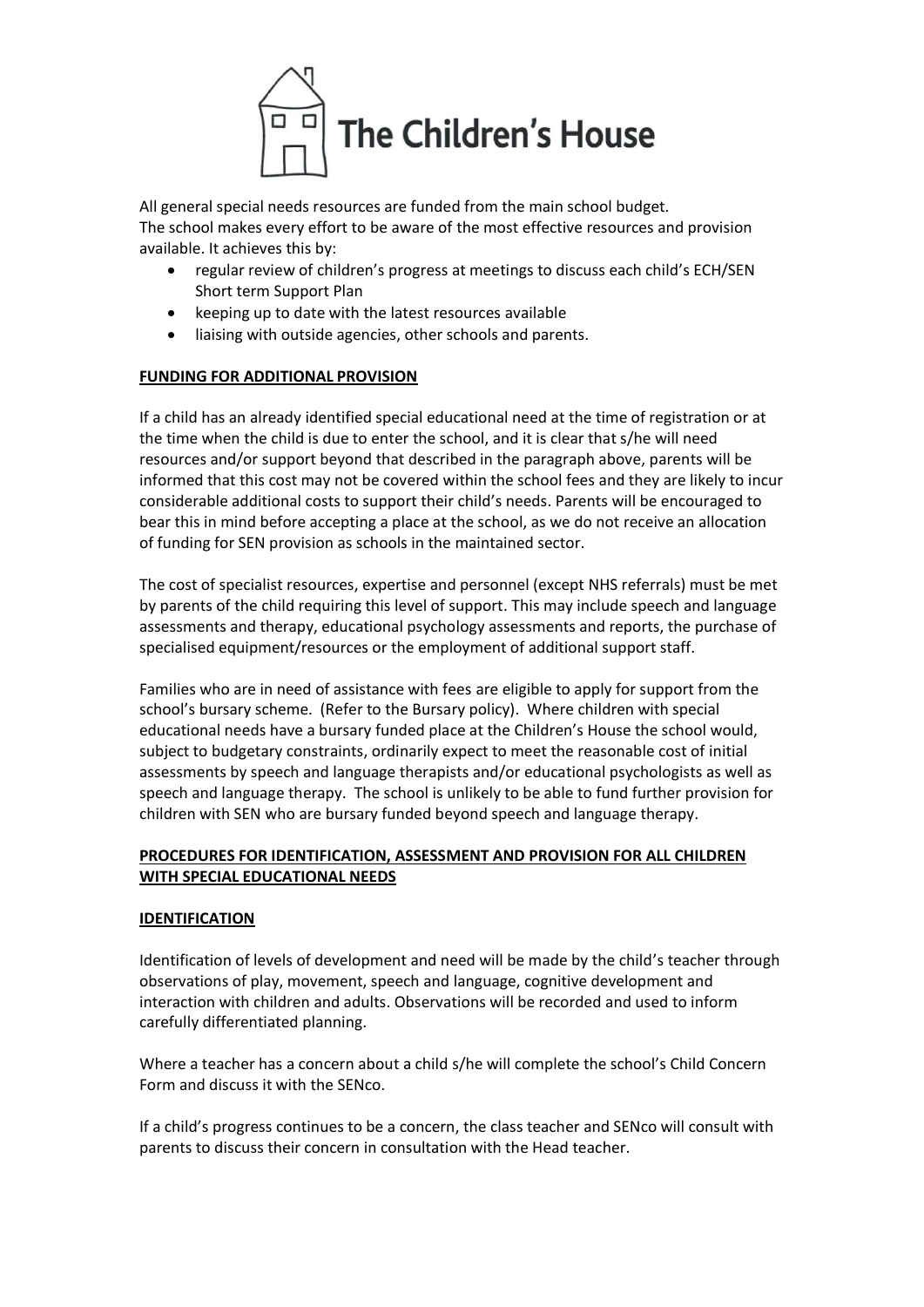

A register of all children identified as having a special need will be kept.

# **PROVISION**

Once a special educational need has been identified a SEN Short Term Support Plan (STP) will be written in consultation with the class teacher, parents and the Special Educational Needs Co-ordinator (SENco).

Management of the STP lies with the teacher and may include differentiated planning, support from teaching assistants, the use of special resources or additional focused support from the class teacher, target review between the teacher and the child where age appropriate.

STPs will be reviewed half-termly through a meeting with the class teacher, parents and SENco and progress against the outcomes will be assessed.

The review of an STP will result in one of the following courses of action:

- The child being removed from the school's special needs register due to good progress being made and the child achieving within national expectations.
- A new STP being prepared with new targets set or an extension of the previous targets
- In discussion with parents, agreement to involve outside agencies who can offer specialist support beyond that which the school can provide (refer to appendix A for list of agencies)

# **STATUTORY ASSESSMENT**

For some pupils with very considerable special educational needs it may be appropriate to seek a formal assessment by the local authority. The decision to do so will be taken in consultation with the parents, Head teacher, SENco, parents and all outside agencies involved in supporting the child. Parents will be fully informed of this process and its purpose in meeting the needs of the child.

### **COMPLAINTS**

Concerns or complaints regarding special educational needs provision should be referred to the SENco and Head teacher. In all other respects the procedure for complaints is the same as that set out in the school's Complaints policy, a copy of which is available on our school website in School Information (under School Policies) or on request from the School Administrator.

### **SEN IN–SERVICE TRAINING AND SUPPORT FOR STAFF**

• New staff are informed of Special Educational Needs (SEN) procedures by being given the **SEN procedures advice** and a copy of this policy.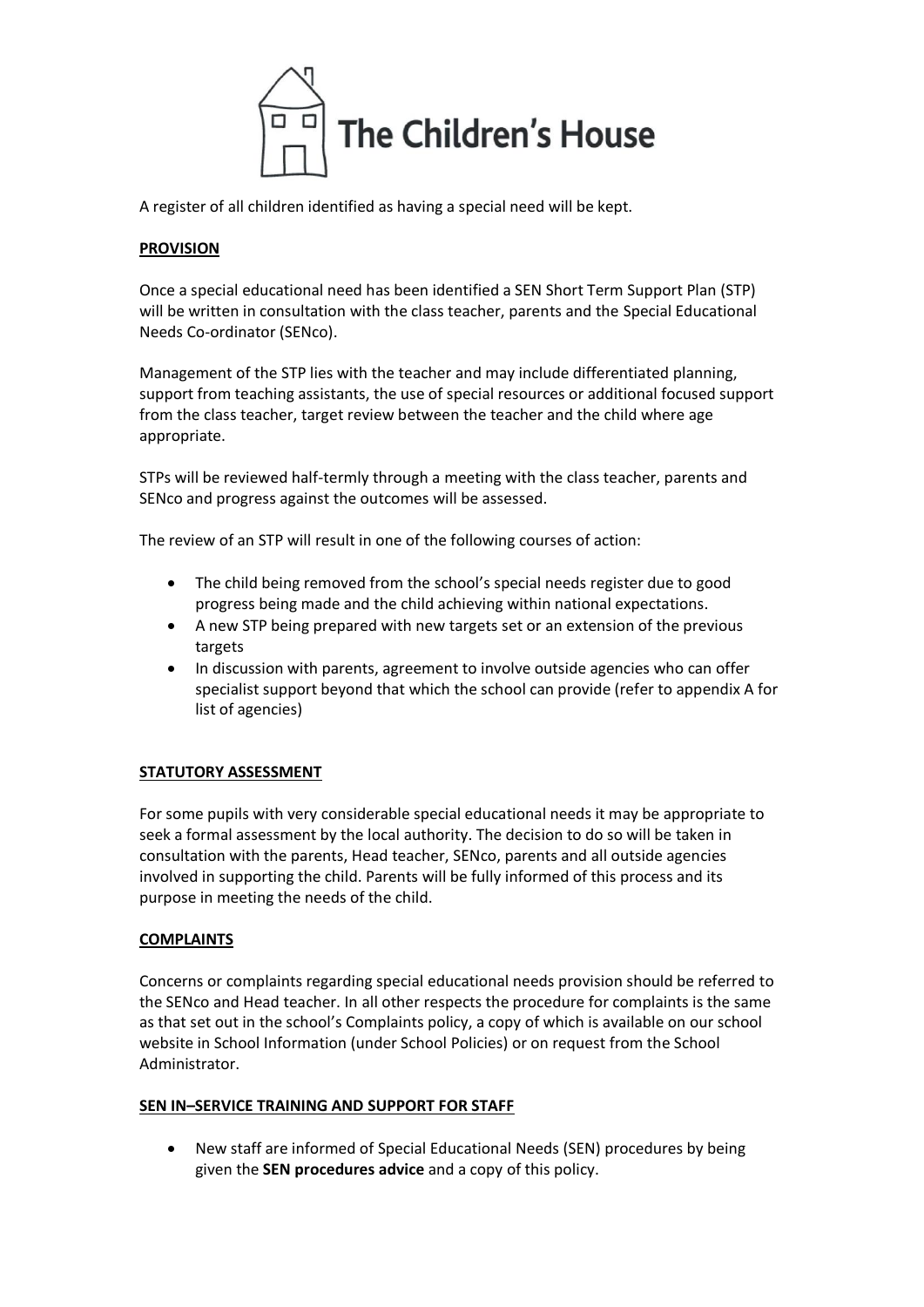

- When children change class teacher the new teacher and the previous teacher will meet to discuss the children. Where the children have special educational needs, this 'hand-over ' meeting will involve the SENco and be used to pass on and discuss STPs, current strategies, resources, staff deployment etc.
- All teaching staff will meet with the SENco at the beginning of each half-term to discuss concerns, progress and support.
- **Weekly staff meetings** provide a forum for the ongoing needs of children with special educational needs to be discussed with all staff, including teaching assistants, thus maintaining a continuing dialogue about these children amongst staff and an awareness of progress and any issues that may have arisen.
- In-service training is on-going and reflects the needs of the staff and children at the school

# **TRANSITION TO FUTURE SCHOOLS**

- Where necessary and with the express agreement of parents, information regarding a child with special educational needs, including STPs and successful teaching strategies and resources, will be discussed in a transition meeting between this setting and the next, attended by the school SENcos, class teachers and parents.
- With the agreement of the parents, the SENco will be available to meet or make telephone contact with the future class teacher of a child with SEN both before and after that child has begun their new school
- We will support the parents/carers and child with SEN in the transition from our school setting to that of another.

This Policy was reviewed by the Council of Management in October 2021. **Signed by Dawn Brindle Chair of COM**

# **APPENDIX A – SCHOOL INFORMATION REPORT TO PARENTS**

### **Abbreviations:**

- **SEN:** Special Educational Needs
- **SEND:** Special Educational Needs and/or Disabilities
- **SENco:** Special Educational Needs Co-ordinator

The Children's House is committed to meeting the needs of all pupils including those with special educational needs and disabilities (SEN). Our expectation is that children with SEN will receive an education that enables them to make progress so that they:

- Achieve their best
- Become confident individuals living fulfilling lives
- Are prepared for successful transitions into future schools and adulthood

We will use our best endeavours to ensure that a child with SEN receives the support they need to have their special educational needs met.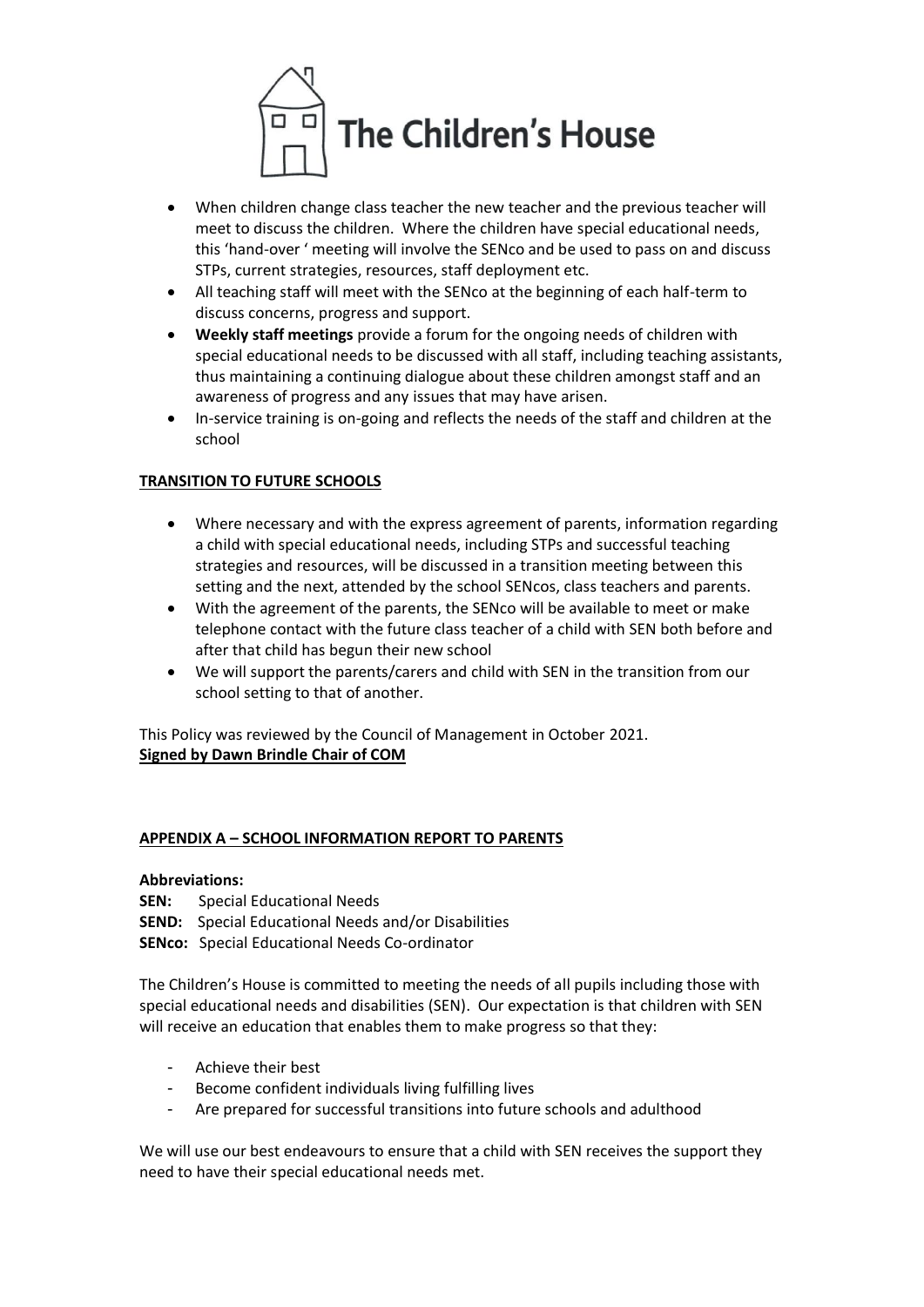

## **What kind of special needs do we cater for?**

We are an independent Nursery school with places for children aged  $2 \frac{1}{2}$  - 4 years of age, and an independent pre-preparatory school with places for children aged 4-7 years of age. (do we want to talk about one school here?)

We cater for many forms of special educational need as long as we can offer the required level of appropriate provision for that child and the other children in our care.

We believe that all children including those with SEND have a unique contribution to make. Our policy of inclusion extends to both children with additional needs and children who are developing normally. For all children, inclusion offers an opportunity to learn about the differences and similarities amongst us all. We plan differentiated provision to ensure that all children can access a full range of rich educational experiences. We involve parents in the process of planning for and supporting their child with SEND.

We strive to meet children's medical needs as far as we are reasonably and safely able to do so. Where necessary, staff receive specialist training in routine procedures that will enable children to access nursery or school and a full range of experiences.

## **What are the school's policies for the identification and assessment of pupils with SEN?**

- All our teachers teach children with SEN. All of our staff recognise the importance of identifying SEN early and making effective provision quickly.
- On entry into the Nursery or Upper School we obtain each child's records from his or her previous setting where applicable and make our own assessment of each child's skills and levels of attainment. This enables us to monitor children's progress and discover any area of difficulty early on.
- Where children already have their SEN diagnosed or identified we work closely with the family and outside agencies to make sure we know as much as possible about the child before they start school.
- Parents may raise a concern about their child's development at any point.

### **What happens when a concern is raised by a parent or teacher?**

- The SENco and teacher explore the concern through observation. This helps us to see:
	- if the child's progress is significantly slower than that of their peers starting from the same baseline
	- fails to match or better their previous rate of progress
	- fails to close the attainment gap between them and their peers
- The SENco and teacher share any conclusions with the child's parents and involve them in planning the next step which may be:
	- continuing to monitor the child's development closely
	- creating a short-term SEN Short Term Support Plan for the child
	- contacting outside agencies if appropriate
- SEN Short Term Support Plans are drawn up and reviewed in partnership with the parents, the child where age appropriate, the SENco, class teacher and any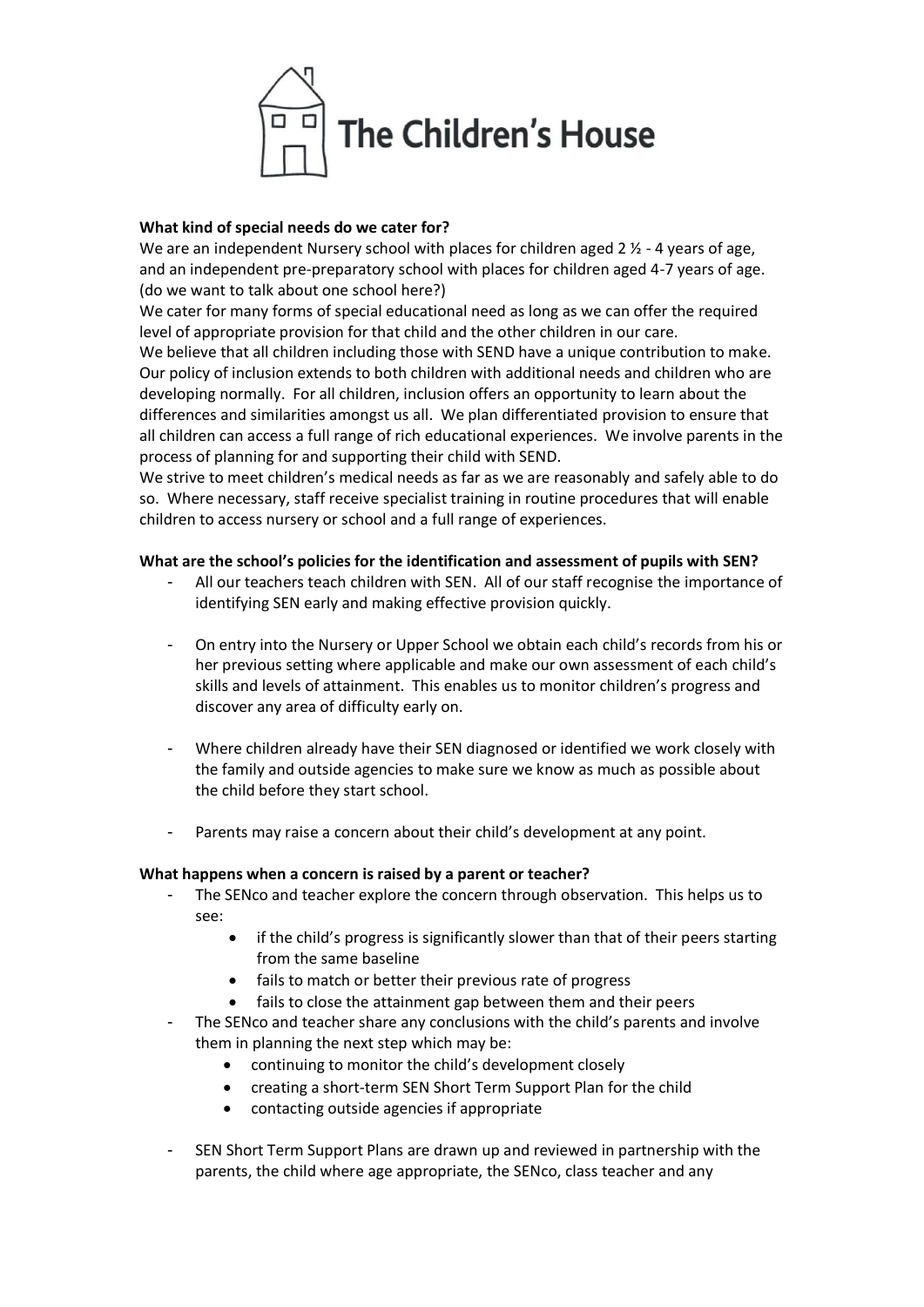

specialists working with the child. STPs are reviewed half-termly and more often if needed.

- In addition to the regular STP meetings the senior leadership team and the SENco are usually available to meet the child's family at short notice whenever the need arises.

# **What is our approach to teaching children with SEN?**

We organise provision for every child in the following ways:

- **Wave One Provision:** We consider that good practice for children with SEND is good practice for all children and aim to offer high quality, rich learning experiences in all areas of development for all children including those with SEND.
- **Wave Two Provision:** We provide children who require it with additional timelimited interventions and differentiated activities to enable them to work at agerelated expectations or above. Some of these children may have an STP.
- **Wave Three Provision:** We provide additional, highly personalised interventions for children with the greatest difficulties. These children will have an Education and Health Care Plan (EHC) and an STP. They will have targeted/tailored provision that means children can take part in an experience at different levels and in different ways.

In addition, we:

- Take advice from relevant specialists and agencies to inform the plans we make for children with SEND.
- Environmental adaptations can be seen in our Disability Access Plan which is reviewed every three years and additionally in response to a child's individual needs.
- We work in partnership with the child's parents to achieve the best outcomes for the child.

**What additional support for learning is available for children with SEN, including social and emotional development?** 

- We employ a SENco and deploy other adults to work individually or in small groups with children where necessary.
- For children who have an EHC and associated funding we employ one to one Learning Support Assistants who work alongside the teacher with those children.
- We have links with a speech and language agency which provides private in-school one to one speech and language sessions.
- Our buildings at the Upper School are wheelchair accessible and we have a disabled adult toilet and an adapted child toilet. We also have baby changing facilities.
- We draw on advice from professional colleagues within the local authority. We use specialist equipment and resources as and when needed in line with advice and guidance.
- In partnership with parents, we refer to CAMHS (Child and Adolescent Mental Health Service) where necessary.

### **Roles within the Nursery in regard to SEN:**

- The SENco is the person in school with special responsibility to ensure that the needs of children with SEN are met and their parents are fully involved in planning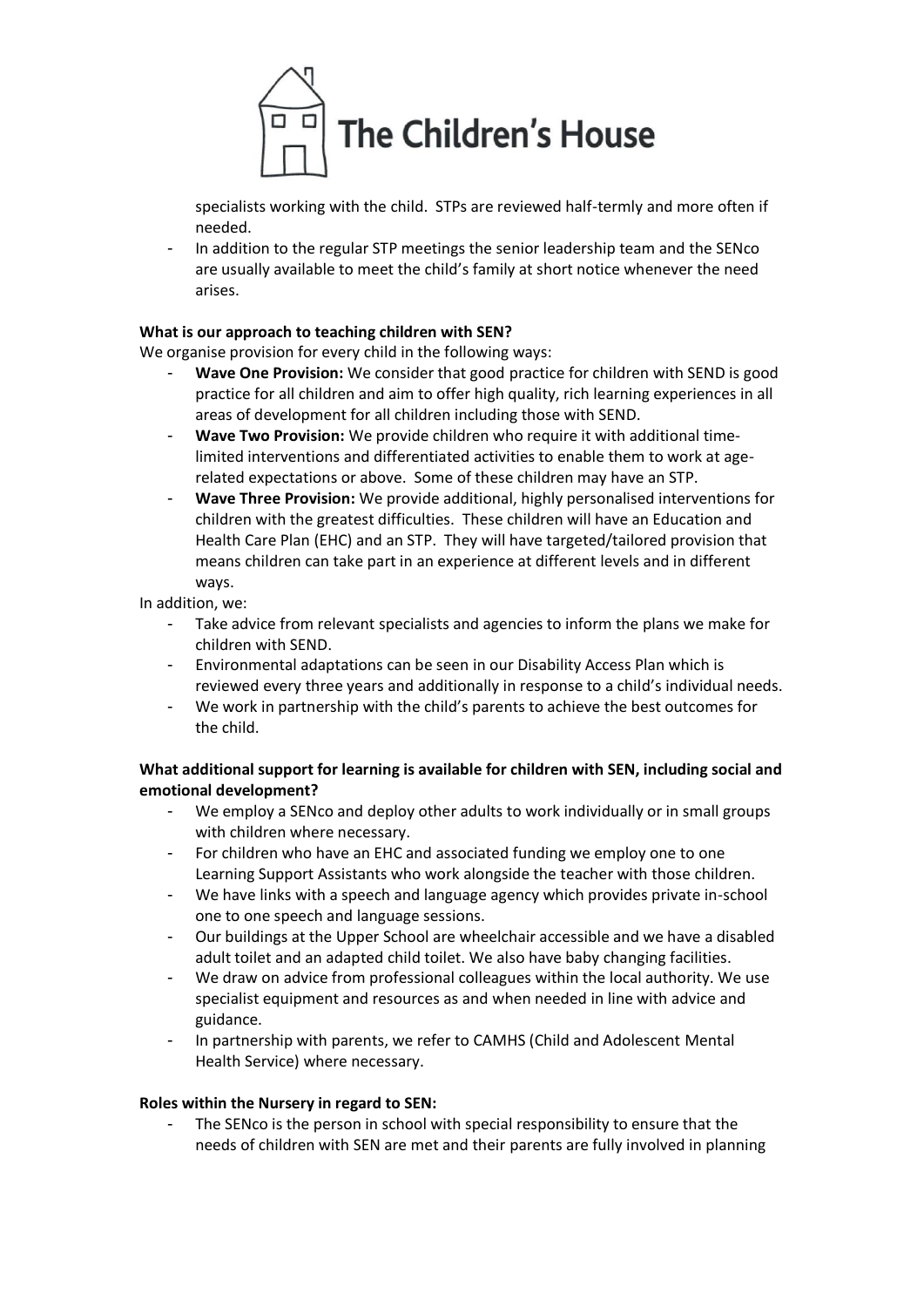

and evaluating the provision for their children. Our SENco is a fully qualified teacher and her contact details are:

Julia Soper [juliasoper@childrenshouseschool.co.uk](mailto:juliasoper@childrenshouseschool.co.uk) Tel: 020 7249 6273

Our Area SENco for early years (assigned by the Local Authority) is Michelle Williams: michelle.williams@islington.gov.uk

- The class teacher must know the targets for each child with SEN and has responsibility for ensuring that work is planned to enable children to achieve their STP targets.

# **How are staff trained and supported to work with children with SEND? And how is our provision monitored for quality?**

- Staff including the SENco, have access to a variety of training in relation to supporting children with SEND, including: staff meetings; specialist courses on and off site eg Makaton, Insets and individual training supplied by professional specialists eg Speech & Language Therapy, Richard Cloudesley Outreach Team, Occupational Health, Physiotherapy, CAMHS, Community Nursing Team.
- We self-evaluate regularly and we are inspected by ISI (Independent Schools Inspectorate)
- There is a named governor with responsibility for SEN
- Within formal observations and learning walks, the Senior Leadership Team monitor the quality of practice.

# **How do we involve and consult children with SEND and their parents in their education?**

- Where appropriate the SENco will offer a home visit to children with SEND before they start their place in the Nursery or Upper School. This enables parents to share information about their child and express their views or any possible worries about their child's education.
- As children are young when they attend Nursery it is not always possible to include their views directly in plans for their education. However we do pay close attention to children's interests and ensure that we include these. We also offer children a wide choice of activities.
- Older children have their own child-friendly version of the STP.
- Parents are invited to attend and participate in all STP meetings relating to their child's education and review meetings involving outside agencies.
- In addition, we have a 2  $\frac{1}{2}$  year Progress Check meeting with parents in the child's first half of term, Parents Evenings three times a year, an end of year written report in the summer term.
- There are opportunities for daily contact at the end of sessions and where appropriate, the Home/School Diary.
- We gather children's views via: children's questionnaires; School Council; circle time; assemblies; one to one involvement in STPs. We gather parents' views via: parent questionnaires; Parent Committee forum.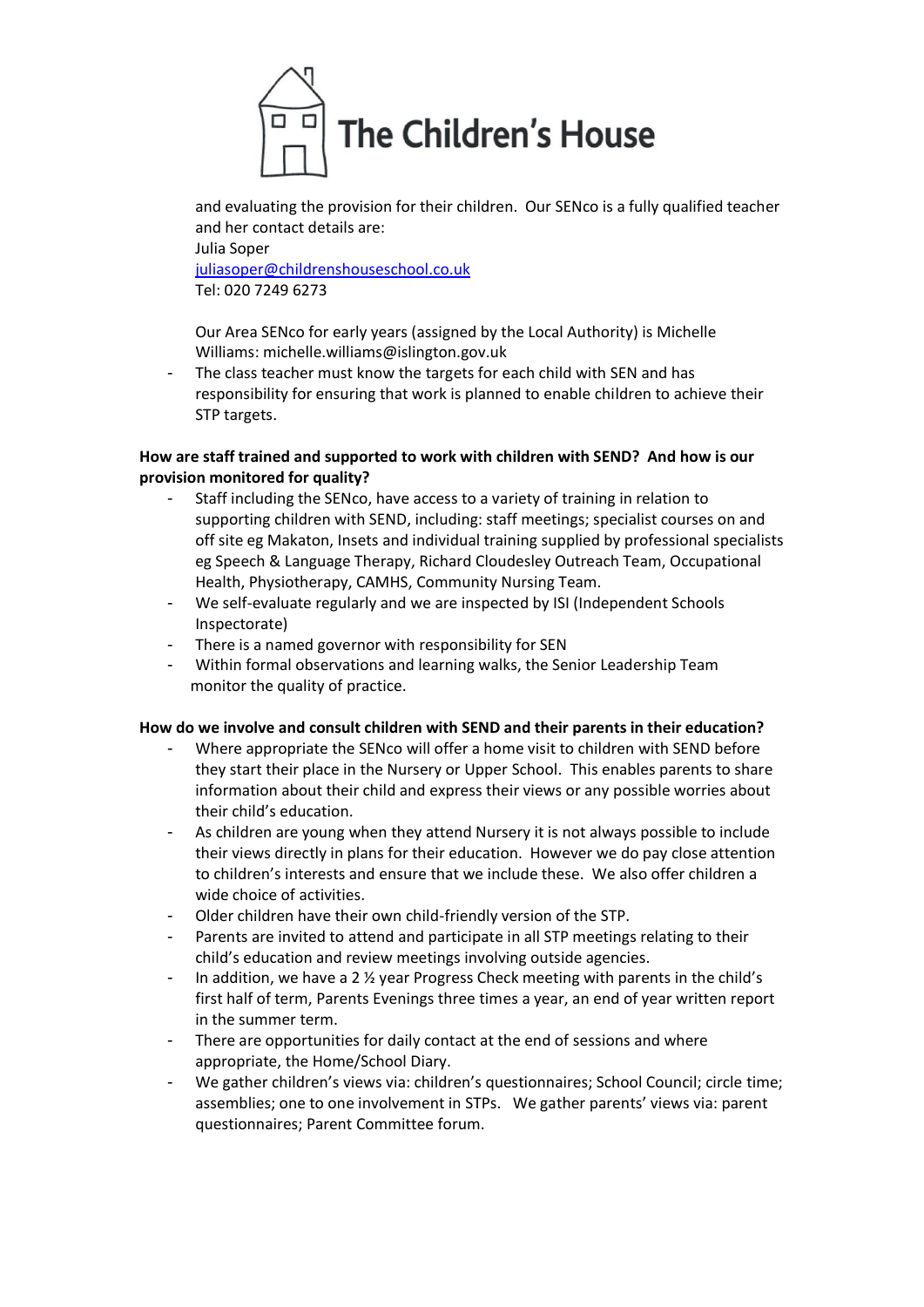

# **How do we settle in children with SEND and help them make the transition to primary school either within our school or in another setting?**

- We have a well-established policy to support children settling into their Nursery places. All new children are invited to attend a welcome visit before starting. For SEN children we offer a graduated start. A nanny or family member may stay to support the child's transition.
- We have a transition programme for children joining our Upper School from the Nursery.
- Transition meetings take place between teachers and the SENco.

## **How do parents raise a concern or complaint about the SEN provision at our school?**

- In the first instance we encourage parents to discuss any concerns or complaints with their child's teacher.
- If the situation is not resolved we ask parents to raise their concerns with the SENco (Julia Soper).
- If further support is needed parents are asked to bring their concern to the Head teacher at the Nursery (Salima Keshavjee) or the Head teacher at the Upper School (Kate Orange).
- If the Head teacher is not able to resolve the problem we ask families to raise their concern with our governing body which is the Council of Management for the school. They can be contacted via Sue Garcin, School Administrator at our main office in the Nursery: 020 7354 2113).
- If the Governors are not able to resolve the difficulty parents may take their complaint directly to Ofsted who can be contacted on 0300 1231231.
- If a family are concerned about a child's well-being or safety and are not satisfied with the school's response to their concern they could also consider contacting Children's Social Care directly on 020 7572 7400.

| <b>Outside Agency</b>                    | <b>Contact</b>                     |  |
|------------------------------------------|------------------------------------|--|
| <b>CAMHS</b>                             | 0203 316 1824                      |  |
| Speech and Language Therapy              | London Children's Therapy Centre   |  |
| <b>Occupational Therapy</b>              | 0207 467 9520                      |  |
| (private)                                |                                    |  |
| Early Years Inclusion Team Area SENco    | Michelle Williams                  |  |
| <b>Richard Cloudesley Outreach</b>       | Ann Corbett                        |  |
| <b>Richard Cloudesley Safer Handling</b> | Julie Noble                        |  |
| <b>Family Action</b>                     | Islingtonsend@family-action.org.uk |  |
|                                          |                                    |  |
| <b>Families First</b>                    | 020 7527 4343                      |  |
| Whittington Health: Islington Additional | 020 3316 1877                      |  |
| Needs Service: Speech Therapy,           |                                    |  |
| Occupational Therapy, Physiotherapy,     |                                    |  |
| Social Communication Team and            |                                    |  |
| <b>Community Paediatrics</b>             |                                    |  |

## **The following organisations may support the school in working with children with SEND and their families:**